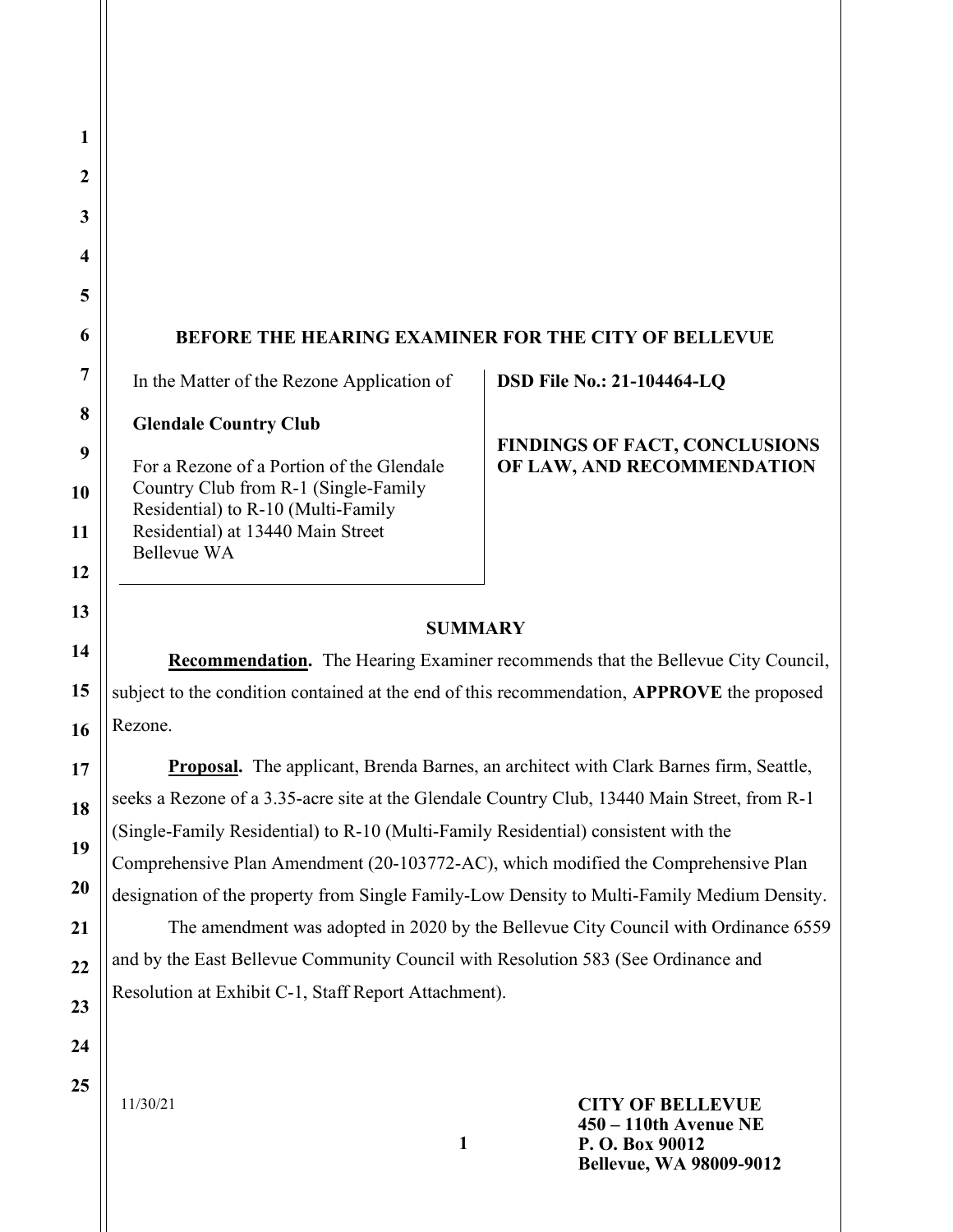Procedure. This rezone application is subject to Process III review under which the Examiner makes a recommendation following a public hearing and the City Council makes the final decision (Land Use Code (LUC) 20.35.015D, LUC 20.35.300 et seq.).

The proposal is within the jurisdictional boundaries of the East Bellevue Community Council. After the City Council makes a decision on the project, the East Bellevue Community Council will review the decision of the City Council pursuant to LUC 20.35.450(A).

On March 2, 2021, the applicant submitted the Rezone application at issue. The City Development Services Department issued notices on the rezone request at issue on April 29, 2021 and then re-noticed the request on September 2, 2021 to properly notify all appropriate neighboring residents of the site as required under Land Use Code (LUC 20.35.320).

The City held public meetings on May 4, 2021 and again on September 8, 2021. These events were courtesy hearings for the East Bellevue Community Council (EBCC). Public and EBCC council member comments favored the rezone request and recommended approval of the Rezone request.

Prior to the November 18, 2021 Examiner hearing, a resident of the area at issue, Curt Johnson, emailed the hearing examiner's office to express his concerns about traffic dangers around the site of the proposed rezone. His concerns are noted and will be addressed when and if any project on the property site is proposed. No project is proposed at this time. (See Exhibit P-1)

The Development Services Department issued a Determination of Non-Significance (DNS) under the State Environment Policy Act (SEPA) on October 8, 2020 (File 20-102772-AC) on the relevant Comprehensive Plan Amendment and found that the amendment would not have a probable significant impact on the environment (See Staff Report, Exhibit C-1). The DNS was not appealed.

 On October 28, 2021, the City issued a staff report and a recommendation for approval of the proposed Rezone (Staff Report, Exhibit C-1).

 Upon due notice, the undersigned Hearing Examiner convened a hearing using Zoom technology on November 18, 2021. Reilly Pittman, Acting Environmental Planning Manager, City of Bellevue, presented a staff report and testified on behalf of the City.

2

11/30/21

CITY OF BELLEVUE 450 – 110th Avenue NE P. O. Box 90012 Bellevue, WA 98009-9012

1

2

3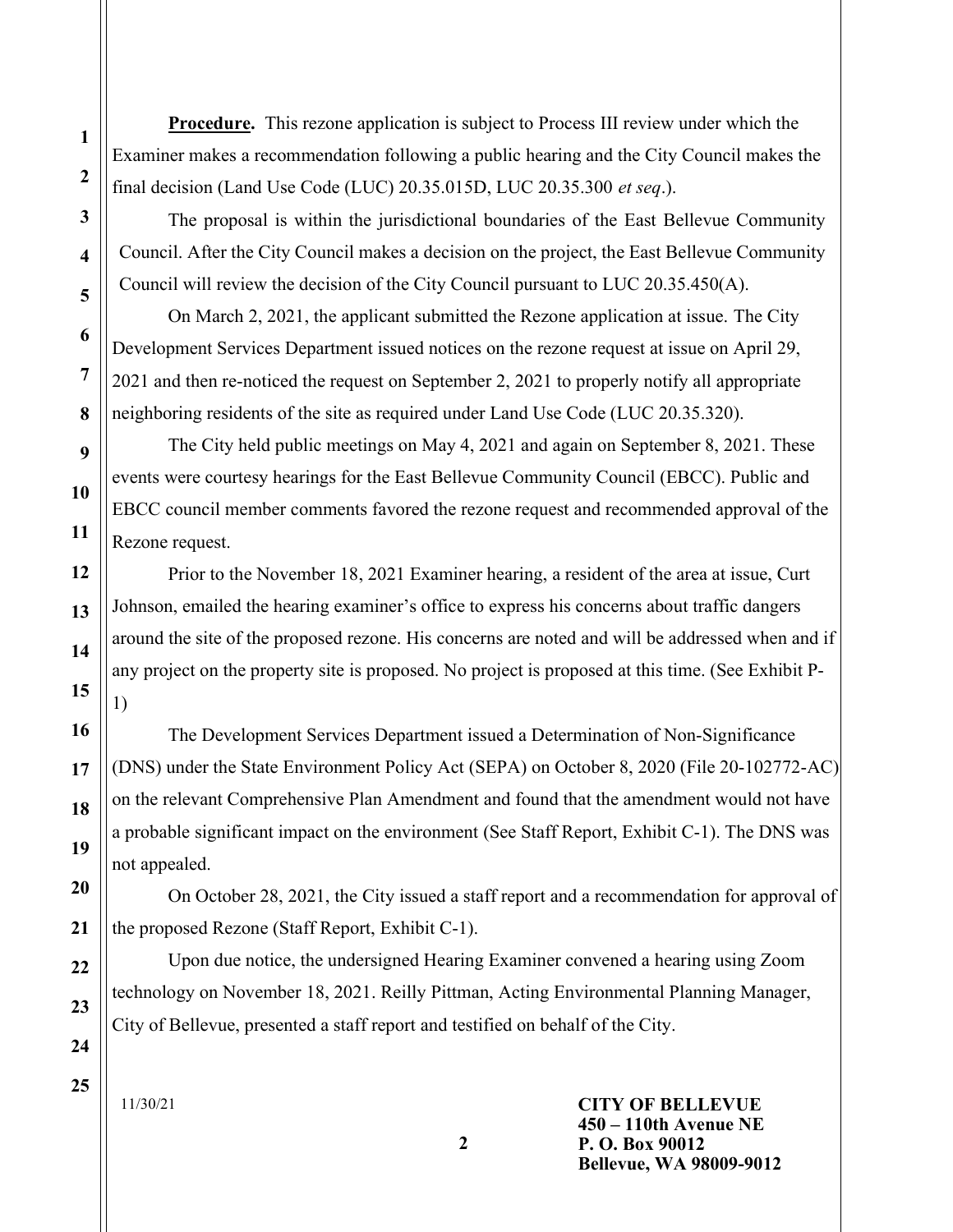Attorney Jessica Roe of McCullough, Hill, Leary, PS, appeared on behalf of the applicant Brenda Barnes and presented testimony in support of the rezone. Clint Whitney, manager of the Glendale Country Club and Mike Swenson, the applicant's transportation expert also presented testimony in support of the rezone. In addition, Brian Whiteside, a member of the public, offered testimony in favor of the rezone application.

Hearing Examiner Program Coordinator Karen Hohu was also present at the hearing and created an audio recording of the proceeding.

Contents of the Record. The City's Staff Report with accompanying file materials was admitted into evidence as Exhibit C-1, and a copy of the City's Power Point presentation was admitted as Exhibit C-2. The applicant's presentation was admitted as Exhibit A-1, and written comments from the public were admitted as Exhibit P-1.

#### FINDINGS OF FACT

1. The Examiner adopts the factual matters set forth in the foregoing SUMMARY as findings.

2. The Applicant for the proposed rezone, Brenda Barnes, is an architect and partner with the Clark Barnes firm in Seattle.

3. The site of the proposed rezone is a 3.35-acre section in the northeast corner of the Glendale Country Club (GCC), a golf course located at 13440 Main Street in the Wilburton Subarea of Bellevue. This proposed rezone site is adjacent to NE 8th Street.

4. Through an associated boundary line adjustment (File No.: 21-102813-LW), the boundaries of the Glendale parcels will be modified such that the proposed rezone area of the northeast corner of the Glendale site becomes one of the two parcels that make up the site and can be rezoned separate from the other parcel.

5. The City credibly described the Glendale Country Club site as follows: "The site is mostly vegetated with lawn and trees that comprise the golf course. There is a central clubhouse and office complex with associated parking. The site generally slopes downward from the east toward the west where Kelsey Creek is located. Kelsey Creek is a Type-F stream found along the western boundary of the property. There are areas of steep slope critical area adjacent to the stream and elsewhere on the Glendale property. There are wetlands and buffers in vicinity of the proposed rezone location. The site has frontage on NE 8th St. but access to the site and parking

3

11/30/21

CITY OF BELLEVUE 450 – 110th Avenue NE P. O. Box 90012 Bellevue, WA 98009-9012

1

2

3

4

5

6

7

8

9

10

11

12

13

14

15

16

17

18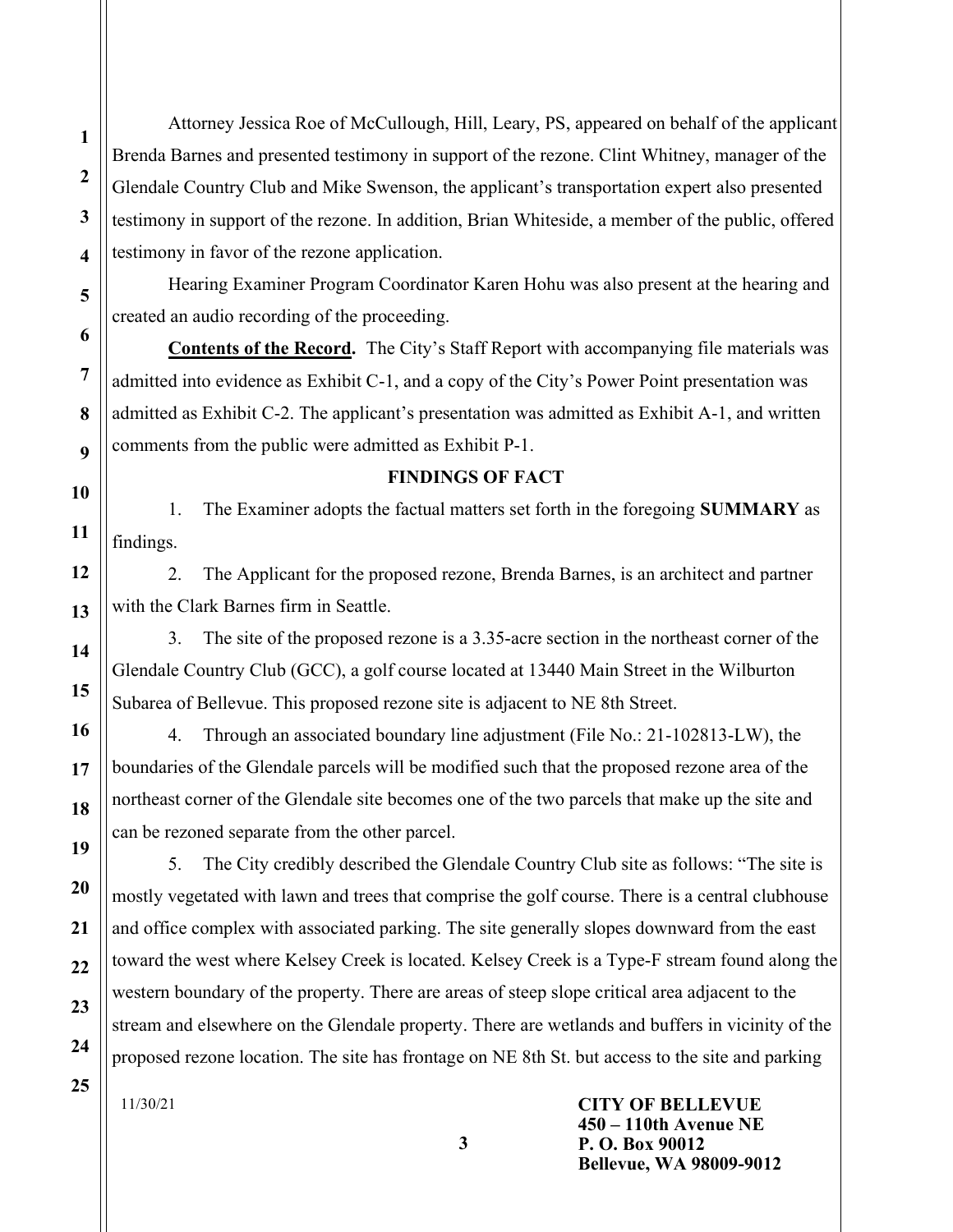lot is obtained from Main Street on the east boundary of the Glendale site." (See Staff Report at Exhibit C-1).

6. The Glendale Country Club is surrounded by residentially zoned property. The requested rezone location in the northeast corner of the GCC property is adjacent to properties zoned R-2.5 to the north, R-1, R-2.5 and R-30 to the east. This rezone site would be surrounded by the rest of the Glendale property to the west and south, which will remain zoned R-1. (The property east of the rezone and owned by the Neighborhood Church is a flag lot-shaped parcel and is split zoned with most of the lot zoned R-2.5 but with an access strip that connects to NE 8th Street that is zoned R-1. This access strip separates the proposed rezone location on the Glendale property from the adjacent property that is zoned R-30. See Exhibit C-1).

7. As the City noted in its Staff Report, Exhibit C-1, the underlying land use designation was changed only for the requested rezone site at the northeast corner of the GCC property by an amendment of the City's Comprehensive Plan map from Single Family Low Density (SF-L) to Multi Family Medium Density (MF-M). This location is adjacent to City Park Highland-Glendale property to the north, across NE 8th Street that has a land use of Parks and Single-Family Medium Density. There are condominium residences to the east adjacent to NE 8th Street with a land use of Multi Family High Density. Properties south of the multifamily property are developed with a church and single-family residences with a land use of Single-Family Medium Density.

8. If the Rezone is approved, any future development for the site will be subject to project-specific review and other required approvals under the Bellevue City Code. The concerns of the public, such as those expressed by local resident Curt Johnson (Exhibit P-1), will be considered if and when development is proposed. The City also specified future considerations in its Staff Report at Exhibit C-1: "The rezoned site is subject to the requirements and all applicable zoning standards in Land Use Code Title 20 and any requirements on specific uses that may be proposed. The rezoned site is within 300 feet of property that is single-family zoned and is subject to the requirements of the Transition Overlay Area in LUC 20.25B. The location of the proposed rezone is in vicinity of wetland and is impacted by wetland buffers. Future development will be subject to requirements of the City's Critical Area Ordinance LUC 20.25H.

11/30/21

CITY OF BELLEVUE 450 – 110th Avenue NE P. O. Box 90012 Bellevue, WA 98009-9012

4

1

2

3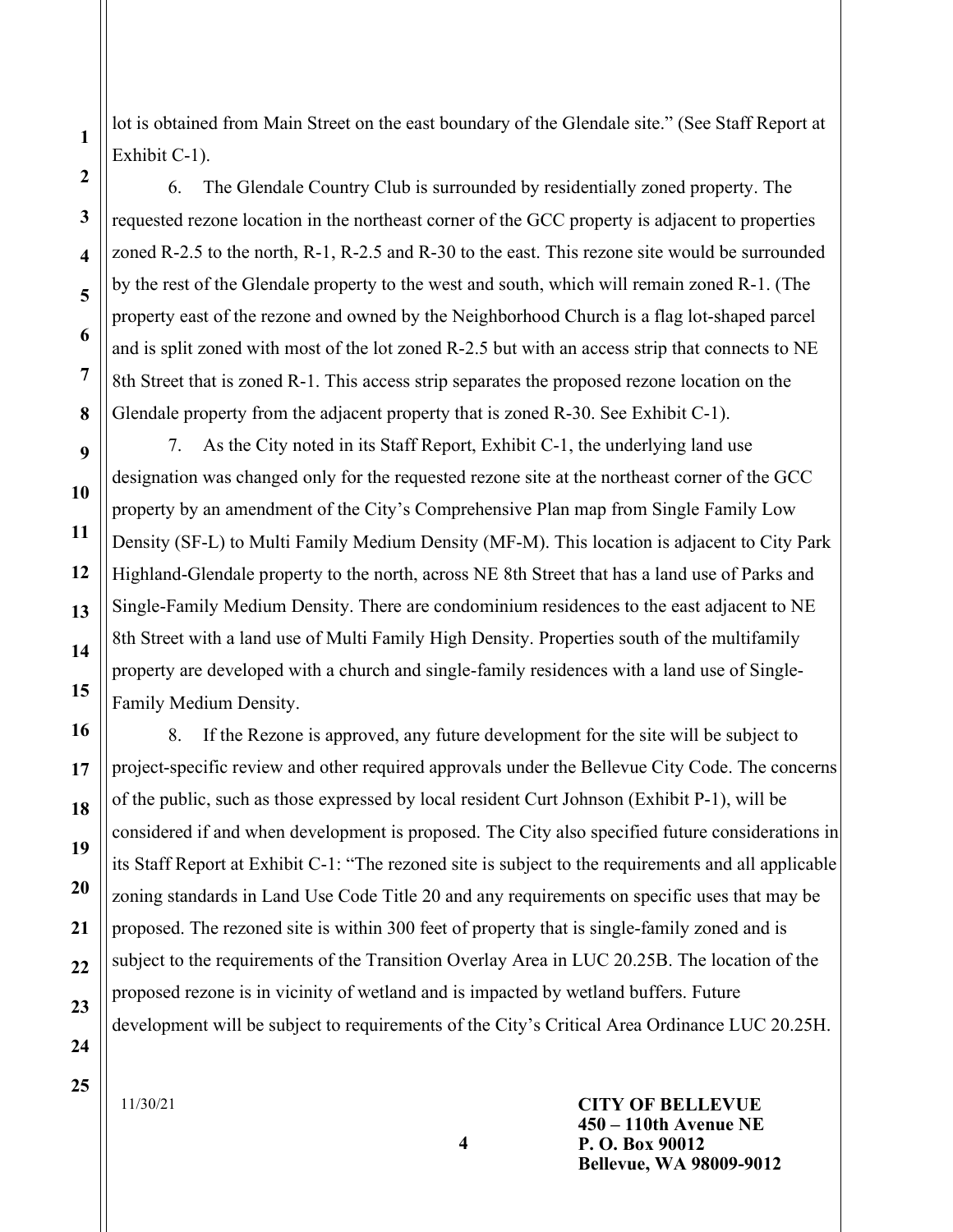Future unit density is subject to the density calculation in LUC 20.25H.045 for sites within critical areas and buffers."

9. The proposed Rezone meets all applicable Comprehensive Plan and land use requirements, as Reilly Pittman, Acting Environmental Planning Manager, City of Bellevue, testified credibly, and as also explained in the Staff Report (Exhibit C-1). Further, the testimony in favor of the Rezone from the applicant Ms. Barnes, as well as her supporting witnesses, Mr. Swenson and Mr. Whitney, was credible and consistent with the documentary evidence.

10. The City's Utilities Department technical staff concluded that existing services provided sufficient capacity for this site and suggested no utilities-related conditions for the site (Staff Report, Exhibit C-1). All impacts associated with a specific project to develop the site will be reviewed and mitigation required as part of the review of any future application proposing development of this site.

11. The City's Transportation Department analyzed the site and found that development of the site would result in "some additional vehicle trips" and did not expect "significant traffic or transportation impact." Any future development proposal shall include transportation review.

12. The proposed Rezone aligns with the Comprehensive Plan and policies regarding regional growth, new residential development, and density patterns consistent with land use policies and Wilburton Subarea policies (See Land Use Policies LU-6, LU-15 and LU-16, as well as S-WI-19 and S-WI-22, at Staff Report, Page 10, Exhibit C-1).

13. The proposed Rezone will promote the public welfare by fulfilling community needs and will not require new public facilities or services. The new designation assures that the current site may meet the evolving needs of citizens.

14. The proposed Rezone will provide consistency between the Comprehensive Plan, as amended by the City Council, and the zoning designation. In addition, the Rezone is consistent with land use policies regarding residential and commercial uses.

15. The proposed Rezone will not be a material detriment to the uses or property in its vicinity. The Rezone will allow multi-family uses at a density similar to that of adjacent properties.

16. The Rezone will add value to the community by providing new opportunities for residences consistent with the character of the neighborhood and the Comprehensive Plan.

5

11/30/21

CITY OF BELLEVUE 450 – 110th Avenue NE P. O. Box 90012 Bellevue, WA 98009-9012

1

2

3

4

5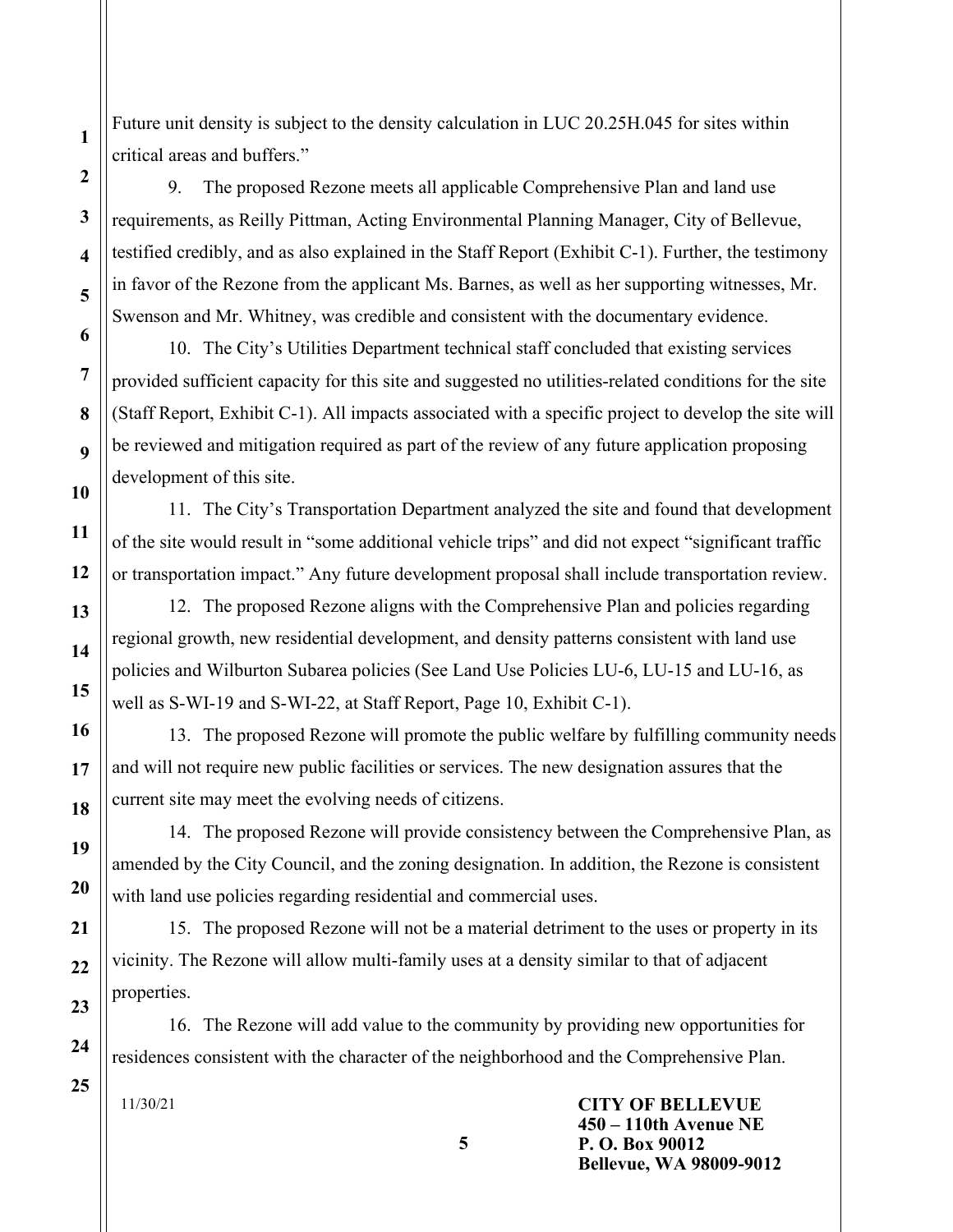17. The Staff Report thoroughly analyzes the rezoning proposal in light of the criteria under LUC 20.30A.140 and finds that the Rezone will be consistent with that ordinance. Basically, as the City's Land Use Division found: the Rezone proposal is consistent with the Comprehensive Plan; the Rezone is warranted to achieve consistency with the updated Comprehensive Plan and the Land Use Code; the Rezone promotes the public welfare; the Rezone is compatible with the surrounding area; the Rezone presents no materially detrimental uses in the immediate vicinity of the site; and the Rezone has "merit and value for the community as a whole" by addressing community needs.

18. The Hearing Examiner concurs with the City's analysis and adopts the same. The Staff Report is incorporated by reference herein as though fully set forth.

19. Any conclusion herein which may be deemed a finding is hereby adopted as such.

### CONCLUSIONS OF LAW

1. The Hearing Examiner has jurisdiction over the subject matter of this proceeding. The application is subject to Process III under which the Examiner makes a recommendation following a public hearing and the City Council makes the final decision. LUC 20.35.015D, LUC 20.35.300 et seq.

2. The proposed Rezone is consistent with the decision criteria of LUC 20.30A.140 in that it complies with the Comprehensive Plan under LUC 20.30A.140A and meets the other criteria including providing "value for the community as a whole" under LUC 20.30A.140E. Each condition under LUC 20.30A.140 was carefully analyzed in the City's Staff Report and the conclusions in that report are incorporated by reference in this recommendation.

3. The proposed Rezone is consistent with Land Use Elements and Wilburton Subarea Policies.

4. The proposal requires no physical change to the site and no redevelopment of any type, and any new future uses will require compliance with the Land Use Code and other applicable ordinances, regulations and legal provisions.

5. As conditioned, the proposed Rezone is consistent with the State Environmental Policy Act and with the decisional criteria for a Rezone. WAC 197-11-355; LUC 20.30A.140.

6

6. The requested Rezone should be approved.

7. Any finding herein which may be deemed a conclusion is hereby adopted as such.

11/30/21

CITY OF BELLEVUE 450 – 110th Avenue NE P. O. Box 90012 Bellevue, WA 98009-9012

1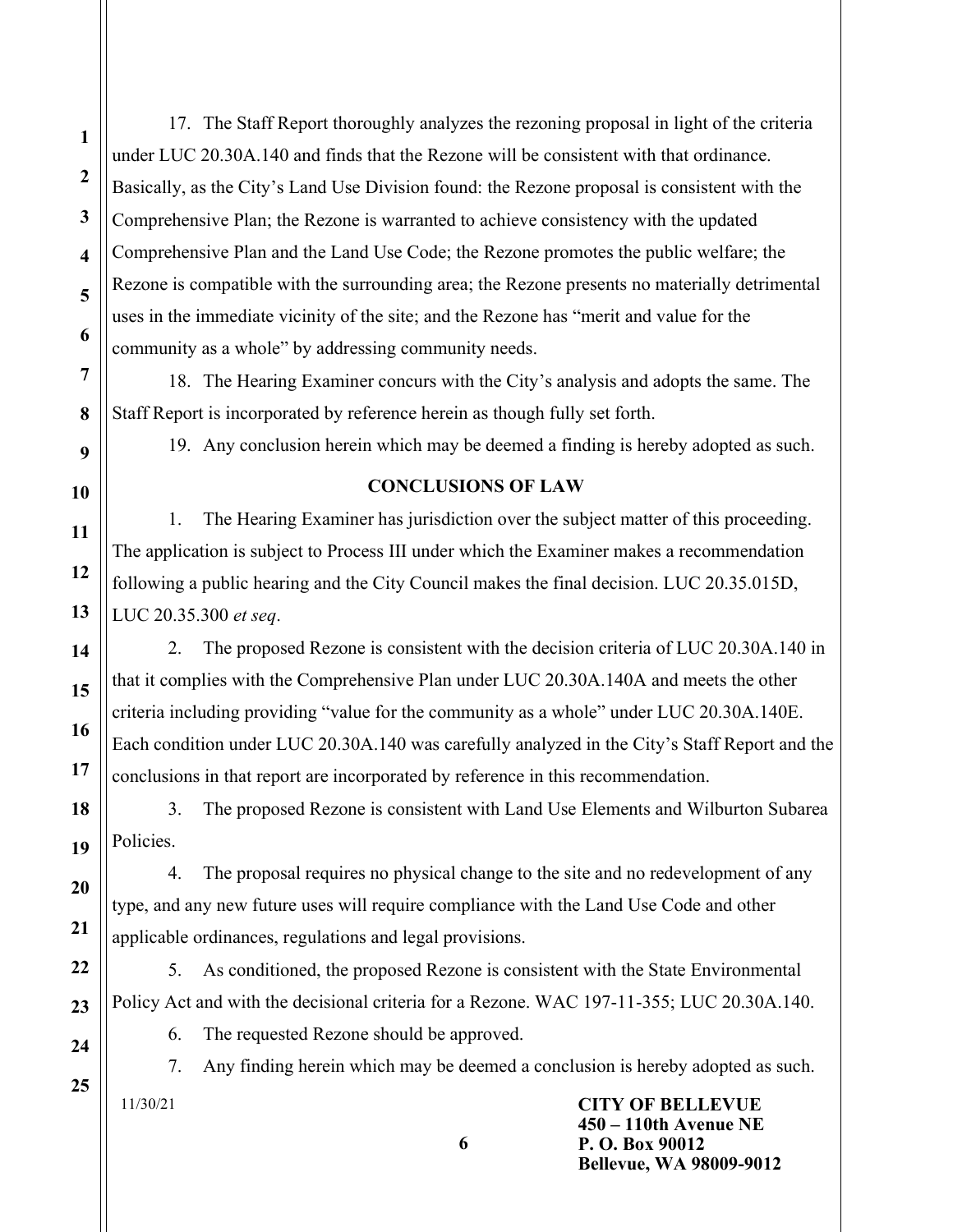#### CONDITION OF APPROVAL

This recommendation does not constitute approval of any Land Use Code amendments, entitlement review, or any other ancillary permits that may be required for the design and construction of any proposed development on the rezone site. LUC 20.30A.

#### RECOMMENDATION

 The Hearing Examiner recommends that the City Council APPROVE the Rezone application subject to the condition set forth above.

DONE this 30<sup>th</sup> day of November, 2021.

Rol - Jih

Robin Lindley, Hearing Examiner

#### NOTICE OF RIGHT TO APPEAL

(Pursuant to Resolution No. 9473)

### RIGHT TO APPEAL-TIME LIMIT

Persons and entities identified in Land Use Code (LUC) 20.35.350, may appeal the recommendation of the Hearing Examiner to the Bellevue City Council by filing a written statement of the Findings of Fact or Conclusions of Law which are being appealed, and paying a fee, if any, as established by ordinance or resolution, no later than 14 calendar days following the date that the recommendation was mailed. The written statement must be filed together with an appeal notification form, available from the City Clerk. The written statement of appeal, the appeal notification form, and the appeal fee, if any, must be received by the City Clerk no later than 5:00 p.m. on Tuesday, December 14, 2021.

### TRANSCRIPT OF HEARING-PAYMENT OF COST

An appeal of the Hearing Examiner's recommendation requires the preparation of a transcript of the hearing before the Hearing Examiner. Within thirty (30) days of the decision which is appealed from, the appellant shall order from the City Clerk, on a form provided by the Clerk, a full transcript of the hearing before the Hearing Examiner. At the time the order for transcription is placed, the appellant shall post security in the amount of One Hundred Dollars

11/30/21

CITY OF BELLEVUE 450 – 110th Avenue NE P. O. Box 90012 Bellevue, WA 98009-9012